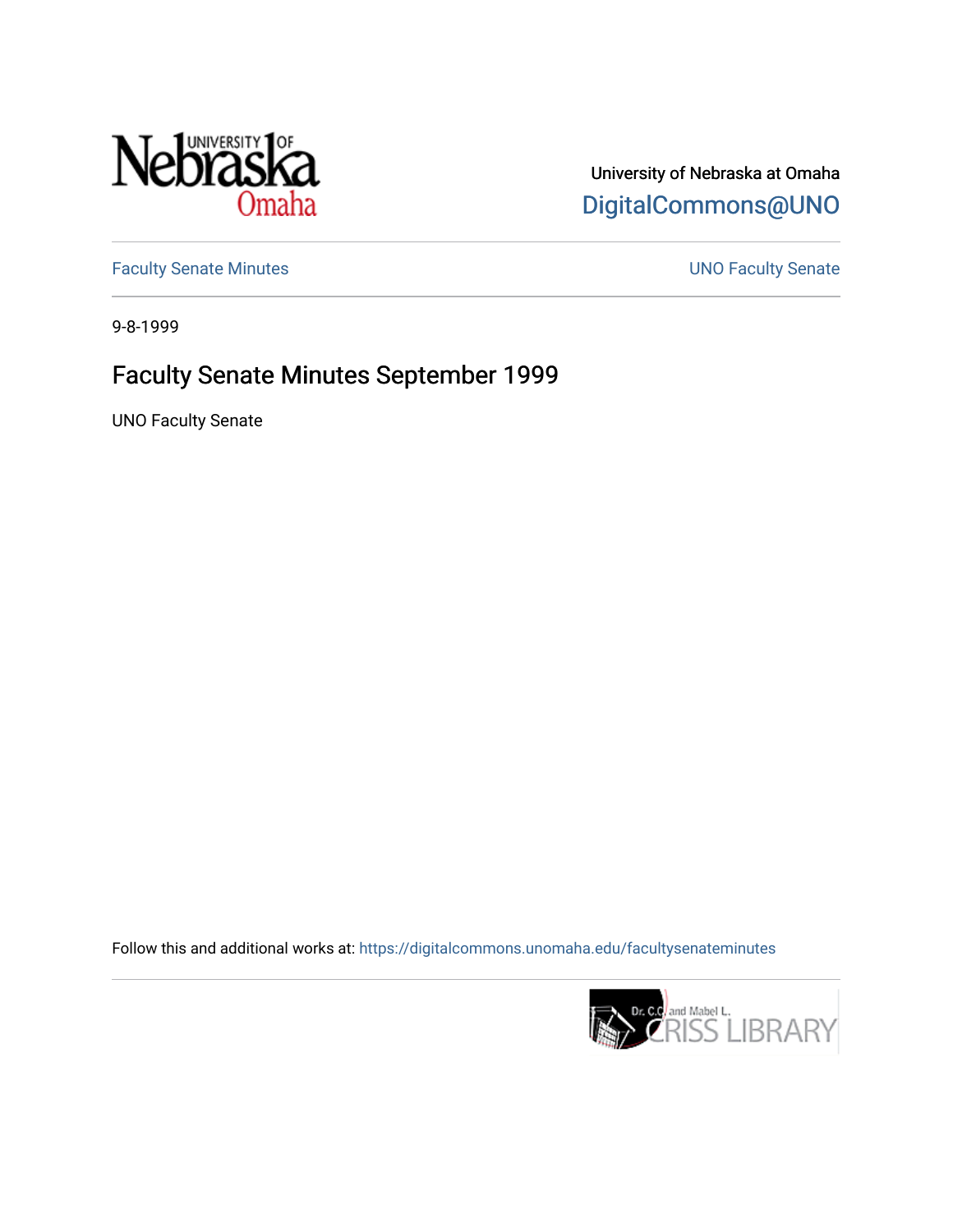### **UNO Faculty Senate Minutes Wednesday, September 8, 1999, 2:00 p.m., MBSC Dodge Room**

Attendees: Ali, Allen, Aschenbrenner, Bacon, Bartle, Baum, Chung, Clute, Conyers, Craiger, DeLone, Diamond, Engelmann, Gessaman, Harland, Hendricks, Irvin, Kuhlman, Landis, Lehrer, Lewis, Metal-Corbin, Nazem, Parnell-Smith, Paterson, Rajaram, Shaw, Smith, Sobel, Suzuki, Thompson Late Arrival: Deffenbacher Excused: Coyne, Foster, Mitchell, Rech, Shroder Unexcused: Tuan

Guests: Cynthia Madden and Renee Irvin - CCSW Task Forces Vice Chancellor Hodgson and Donald Greer -- Prohibited Discrimination Nancy Hicks, Omaha *World-Herald* Reporter.

Presentation and Approval of Minutes (2:00 to 2:10 p.m.): Senator Paterson asked for approval of the August 18, 1999, minutes (agenda attachments 1-21). The minutes were approved as submitted.

Guest Speaker on the Quality of Life on Campus (2:10 to 2:30 p.m.): Cynthia Madden and Renee Irvin will address the senate concerning the Chancellor's Commission on the Status of Women's (CCSW) Task Forces for Sense of Community, Equality/Respect, Safety/Security, and Sexual Harassment/Grievance Procedures. These task forces, made up of UNO community members, have been meeting since last March's CCSW Gender Equity Forum called "Outside the Box - a dialogue to advance the concerns of all women in the UNO community." (See handout presented at meeting.)

Guest Speaker on Prohibited Discrimination (2:30 on): Vice Chancellor Hodgson will present administrations' concerns/views on the "Issue Resolution and Complaint Procedures for Prohibited Discrimination -- University of Nebraska at Omaha" document. Dr. Donald Greer will present UNO's Chapter of AAUP's perspective. The senate has been asked for their input on this document which is scheduled to be presented to the BOR at their September meeting.

Presentation: Both Dr. Donald Greer and Vice Chancellor Hodgson conveyed satisfaction with the prohibited discrimination document agreeing it was finalized on Tuesday, September 7th. It was noted the wordsmanship is still being adjusted, however, both anticipate the final version will be presented to the senate by the end of the week.

Dr. Greer, President of the UNO Chapter of AAUP, requested the following statement be placed in the senate minutes: "September 8, 1999: Dear Doug, As you know, the UNO AAUP has been engaged with administration throughout the summer in a series of extended discussions concerning the university's proposed Policy on Prohibited Discrimination. Thanks to the good faith efforts and creative thinking of all concerned I am happy to report that we have resolved our differences. Final language is being worked out and will be forwarded to the Faculty Senate in the near future. On behalf of the UNO AAUP I would request that the Faculty Senate review the procedure and approve it as expeditiously as possible. Although we had some problems with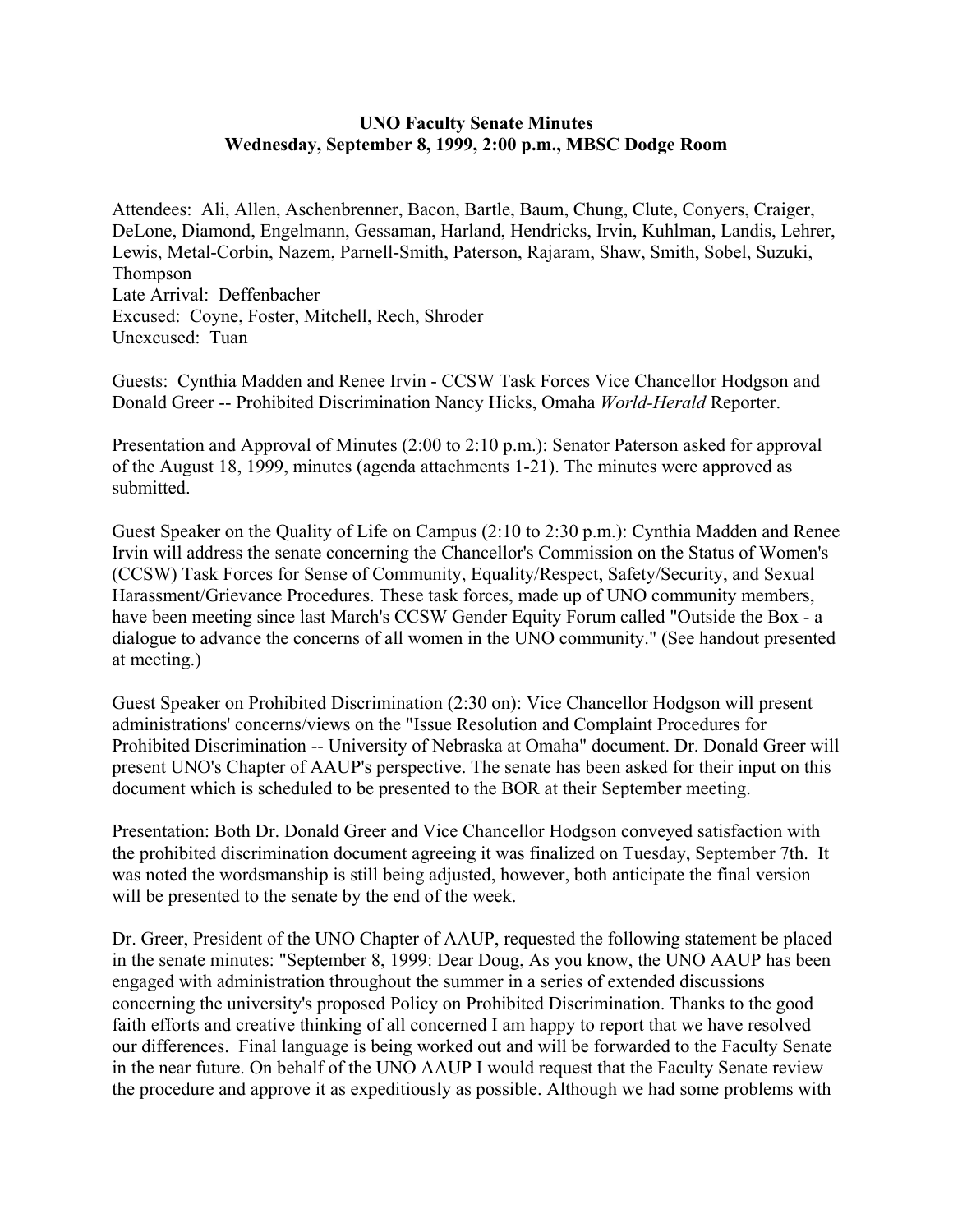previous versions, I do want to thank members of the Senate for the time and effort that was devoted to previous drafts of this important policy."

Discussion: Senator Paterson shared the available options for handling the final prohibited discrimination document: 1) pass it blindly or reject it; 2) call a special senate meeting to review and discuss it; and 3) empower the Executive Committee and Cabin to post the document on web for review by all senators followed by feedback on which the committee would then act on behalf of the full senate.

Motion/Second: Senator Diamond moved that the senate empower the Executive Committee and Cabinet review the final document and make a decision on behalf of the full senate. Senator Baum seconded the motion.

Discussion: Discussion continued on the best way to review the final document and on the complications surrounding the editing or rejection of said document. Senator Hendricks clarified the document needs to be accepted or rejected but not amended noting this same document was previously approved by the senate in May, 1999. He further stated that if the document needs to be amended it should instead be voted down. Senator Paterson explained if the document was amended both AAUP and administration would have to re-evaluate it as well.

Withdrawal of Motion/Second: Senator Diamond withdrew his motion. Senator Baum withdrew his second.

Motion/Second: Senator Hendricks moved approval of the posting the "Issue Resolution and Complaint Procedures for Prohibited Discrimination -- University of Nebraska at Omaha" document on the senate web site for the purpose of being reviewed by all senators followed by the submission of voting for or against the document as it stands by e-mail within one week of the date of posting at which time the senate empowers the Executive Committee to act on behalf of the full senate based on the results of said vote. Senator Gessaman seconded the motion.

Discussion: Discussion followed on whether it was best to vote by e-mail or intercampus mail; the majority agreed e-mail would be used due to time restraints. It was also agreed the deadline for voting would be one week from date the document was posted.

Vote: The motion passed unanimously.

# Officers Reports

President's Report: Senator Douglas Paterson reported on the following items:

Board of Regents Meeting: August 27, 1999

Special Board of Regents Meeting: August 28, 1999

Discussion: Dr. Dickerson presented the layout of his book followed by questions from the board of regents. The four NU faculty senate presidents made a presentation regarding their concerns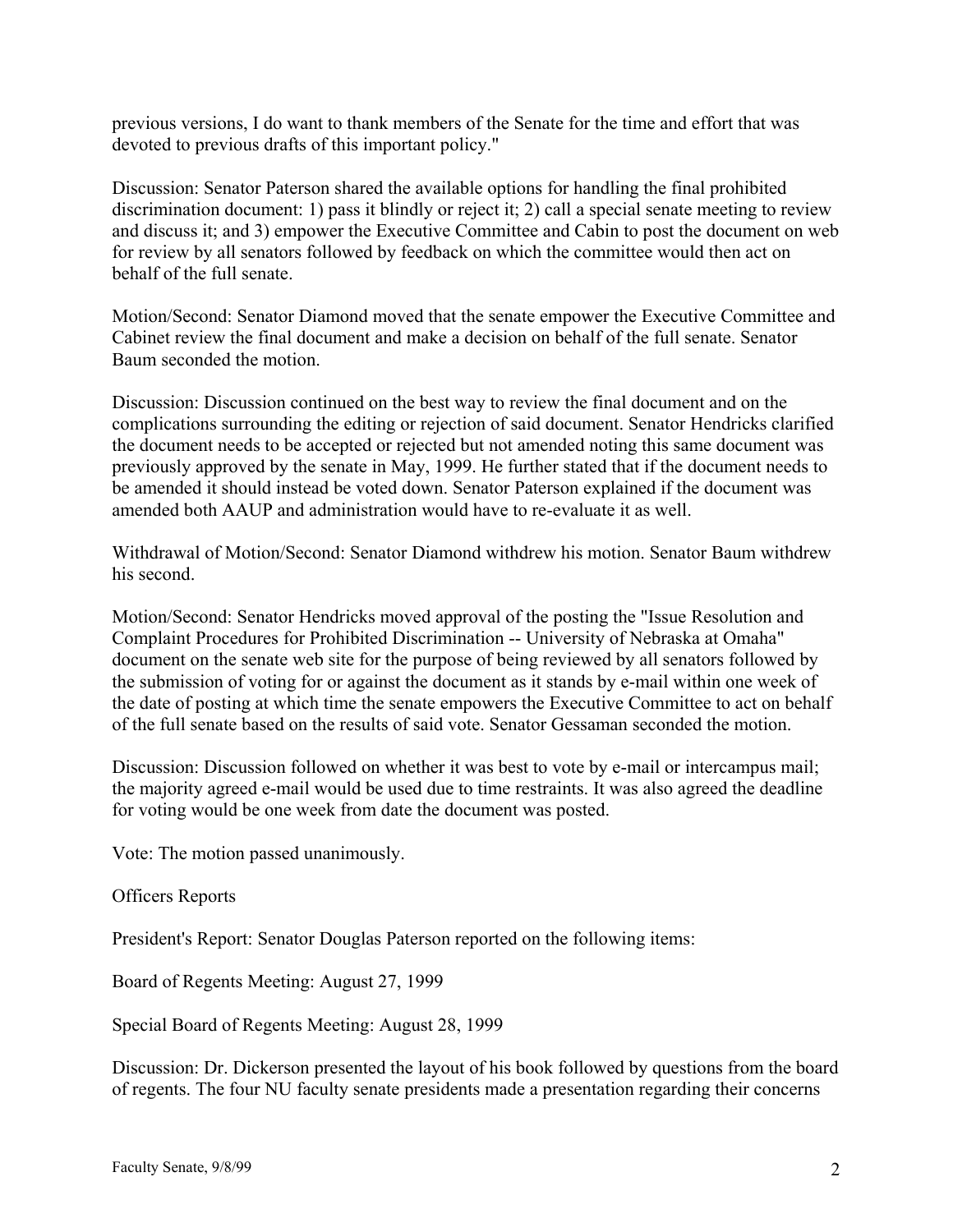with Dickerson's plan which was wrapped up by Senator Paterson. As a result of the meeting, President Smith formed a new task force to set criteria for prioritization on this issue. Senator Paterson emphasized the importance of the four NU faculty senate presidents uniting against the Dickerson model. He suggested instead documenting what we already do well, what we need to do well and avoiding the temptation of prioritizing/ranking. Senator Paterson noted part of the process will be supported by the implementation of the senate Budget Advisory Committee. Senator Ali added that Dickerson's plan is simply a tool to be used and not necessarily accepted as-is and further suggested an alternative model is desperately needed. Discussion continued on the reasoning behind the reallocations, where money will be reallocated to and the imbalance between private and public education.

Senator Metal-Corbin voiced concern for the unceremonious letting go of both faculty and staff, particularly staff who just seem to disappear without any thanks for their years of service. Senator Paterson agreed to bring this issue up with administration.

Chancellor's Council Meeting: August 26, 1999

President Smith and NU Senate Presidents Meeting: September 2, 1999

Executive Committee and Administration Meeting: No meeting in August due to administration addressing the senate at the August 18th, retreat.

Omaha *World-Herald* Higher Education Reporter: Nancy Hicks notified the senate office she will be serving as the temporary higher education reporter until a replacement is found for Jena Janovy who has transferred to the sports desk. Nancy currently works out of Lincoln and can be contacted at 1-877-473-9582 or hicksrose@hotmail.com. Ms. Hicks plans to attend the September and October meetings. Nancy Hicks was not in attendance.

Technology and Education Meeting with Senator Landis: A meeting is scheduled at 1:00 p.m. on Friday, September 3rd, in KH 520. Senators Ali, Clute and/or Rech are encouraged to attend; please reply to Senator Paterson.

New Charge Per 09/08/99 Senate Meeting; Bookstore Textbook Order Polices: Senator Paterson remanded the issue of looking into the book stores policy for ordering textbook.

Discussion: Senator Clute shared the 1998-99 Committee on Educational Resources and Services' action regarding this issue and stated they would be continuing working on it. Senator Parnell-Smith expressed concern for students purchasing books at alternative locations and asked for advise on how to respond to students on this issue. Several senators supported allowing the student to decide where they are best serviced and as faculty their position is to teach the class if the student has the book, no matter where it was purchased. Senator Baum reported the bookstore has shared their feelings that they do offer good service and that students prefer to have the book in hand at the time of purchase rather than wait for them to be mailed.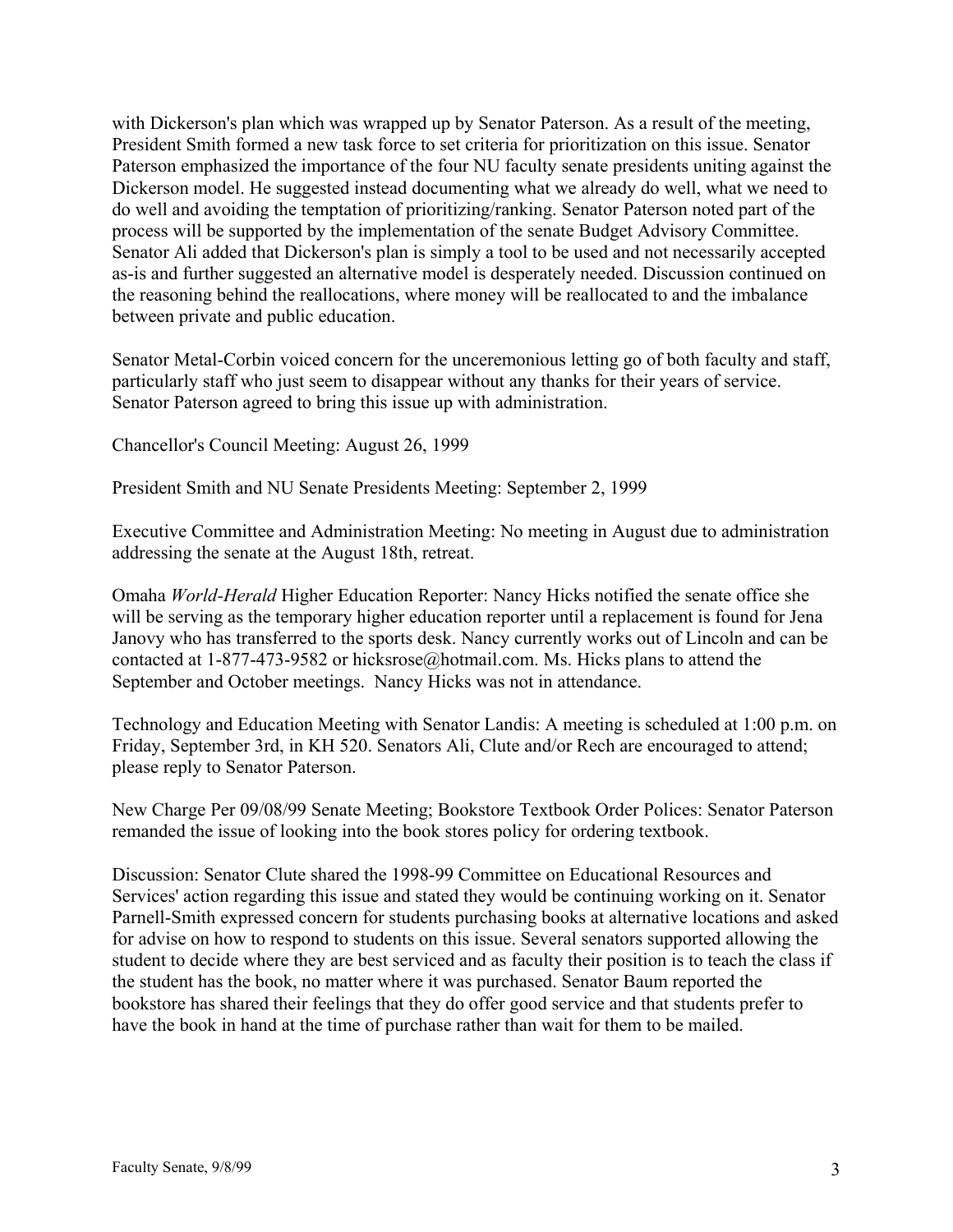Fall Convocation: Mark your calendar and plan to participate on Thursday, October 7th. We need to come up with a way to get the word out and encourage participation by as many faculty as possible.

Discussion: Academic regalia is preferred, however, no one should hesitate to come. Faculty will be encouraged to let students out early to participate.

Expansion of Membership at NU Faculty Senate Presidents' Meeting with President Smith: President Smith has requested expanded membership at these meetings from each senate's Executive Committee as chosen by the current senate president. Consideration will be given to who this representative will be with emphasis on the positions of past-president (May through November for historic purposes to support newly elected senate president) and vice president (December through April).

Discussion: The president-elect at the other three NU campuses have already been designated as the additional representatives. Senator Paterson asked Past-President Hendricks to accompany him through November with Vice President Rech taking over from December through April. Senator Paterson suggested the senate consider changing the election process for the presidentelect to match that of the other campuses.

University of Nebraska Policy on Ownership of Intellectual Property: Attached draft provided by UNK. (agenda attachments 22-35)

Discussion: Senator Paterson reported he will remand this issue to the appropriate standing committee. Senator Harland suggested the committee contact Dr. Michael O'Hara, CBA, as a consultant on this very difficult issue.

Faculty/Staff Picnic: Thanks is extended to Senators Thompson, Suzuki, Mitchell and Bartle for volunteering their services at the picnic on behalf of the senate.

Reformation of the Senate Budget Advisory Committee: As charged by the senate on August 18th, Senator Paterson is in the process of selecting faculty members to sit on the 1999-2000 Budget Advisory Committee. Once formed, the committee will be work in conjunction with the Committee on Goals and Directions to investigate the current budget reallocations and lack of faculty involvement in the process.

Bylaws of the Faculty Senate of the University of Nebraska at Omaha Section 7: Faculty Senate Advisory Committees.

The faculty president, in consultation with the Executive Committee, may appoint advisory committees that include but are not limited to the following:

Budget Advisory Committee. The Budget Advisory Committee shall consist of three faculty members appointed, one each year, for three-year terms. The chairperson shall be an individual who has expertise in budget matters. The committee shall acquire detailed knowledge of the budget and expenditures of the entire University of Nebraska System and shall act as a source of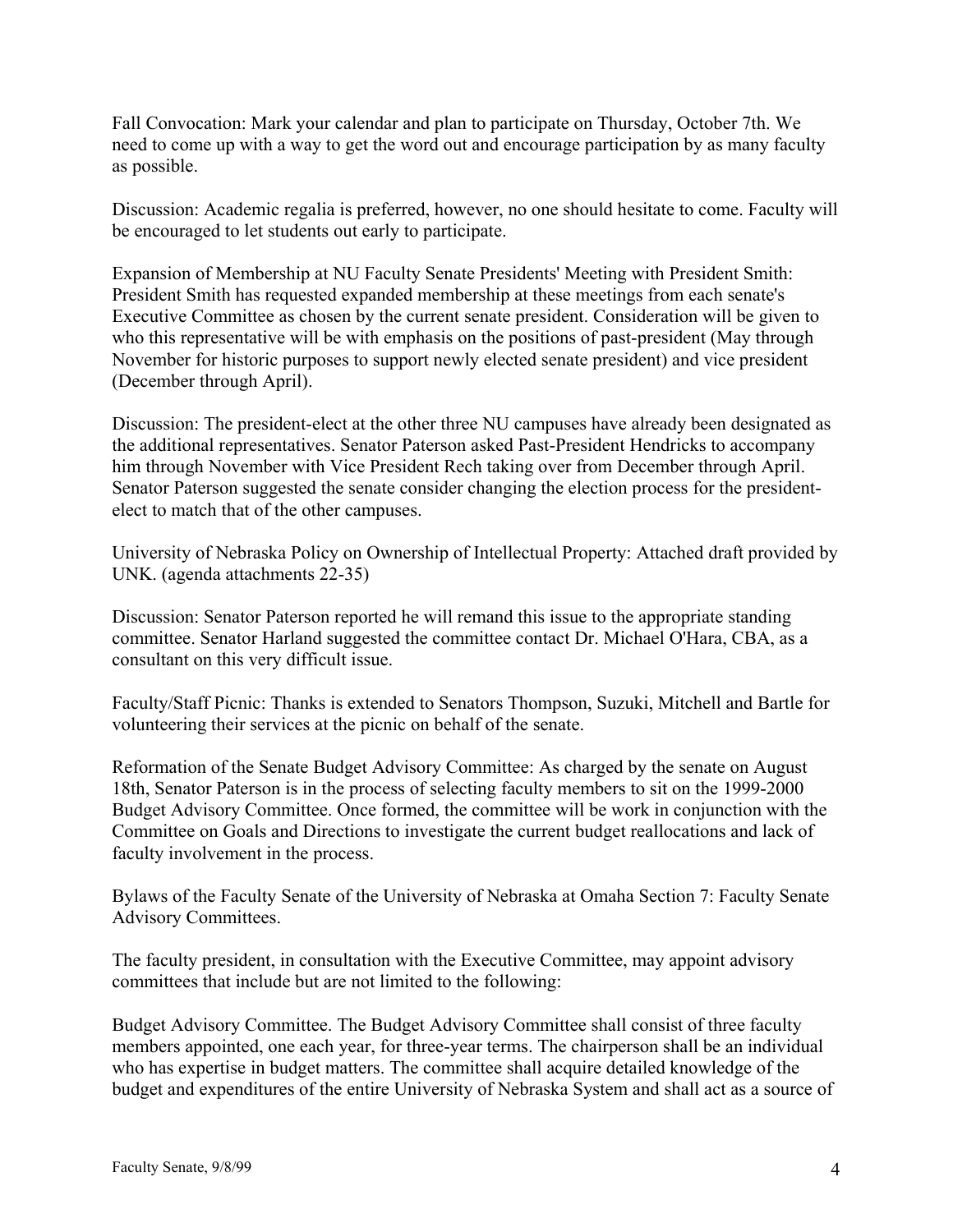information and independent opinion for the faculty senate. The secretary-treasurer of the faculty senate shall act as liaison between the committee and the Executive Committee.

Discussion: Appointments are underway.

IS&T Dean Search: Senator Craiger stated that the search committee will meet on September 9th; a recommendation is expected.

Secretary-Treasurer's Report: Senator Hesham Ali

Budget Reports:

On behalf of the Executive Committee, Senator DeLone presented the June 30, 1999, year-end budget report (agenda attachment 36).

July 31, 1999: This report has not been received from Accounting Services, therefore, it will be presented at the October 13th, meeting.

August 31, 1999: This report has not been received from Accounting Services, therefore, it will be presented at the October 13th, meeting.

Vice President's Report: Senator Janice Rech

Senator Rech announced the Weber Lecture Series has asked Dr. Francis Fukuyama to speak at UNO in March, 2000. Faculty and students will be invited to participate in activities surrounding. A book signing will be included; Dr. Fukuyama wrote, "The End of History."

Executive Committee Report: Senator Janice Rech

No report.

Standing Committee Reports

Committee on Academic and Curricular Affairs: Senator John Bartle, chair.

Minutes: On behalf of the Committee on Academic and Curricular Affairs, Senator Bartle presented the August 25, 1999, minutes (agenda attachments 37-38). Senator Bartle reported no action has been taken by the committee as yet, however, they're continuing to prepare their agenda for the coming year.

Committee on Educational Resources and Services: Senator William Clute, chair.

Minutes: On behalf of the Committee on Educational Resources and Services, Senator Clute presented the August 25, 1999, minutes (agenda attachment 39).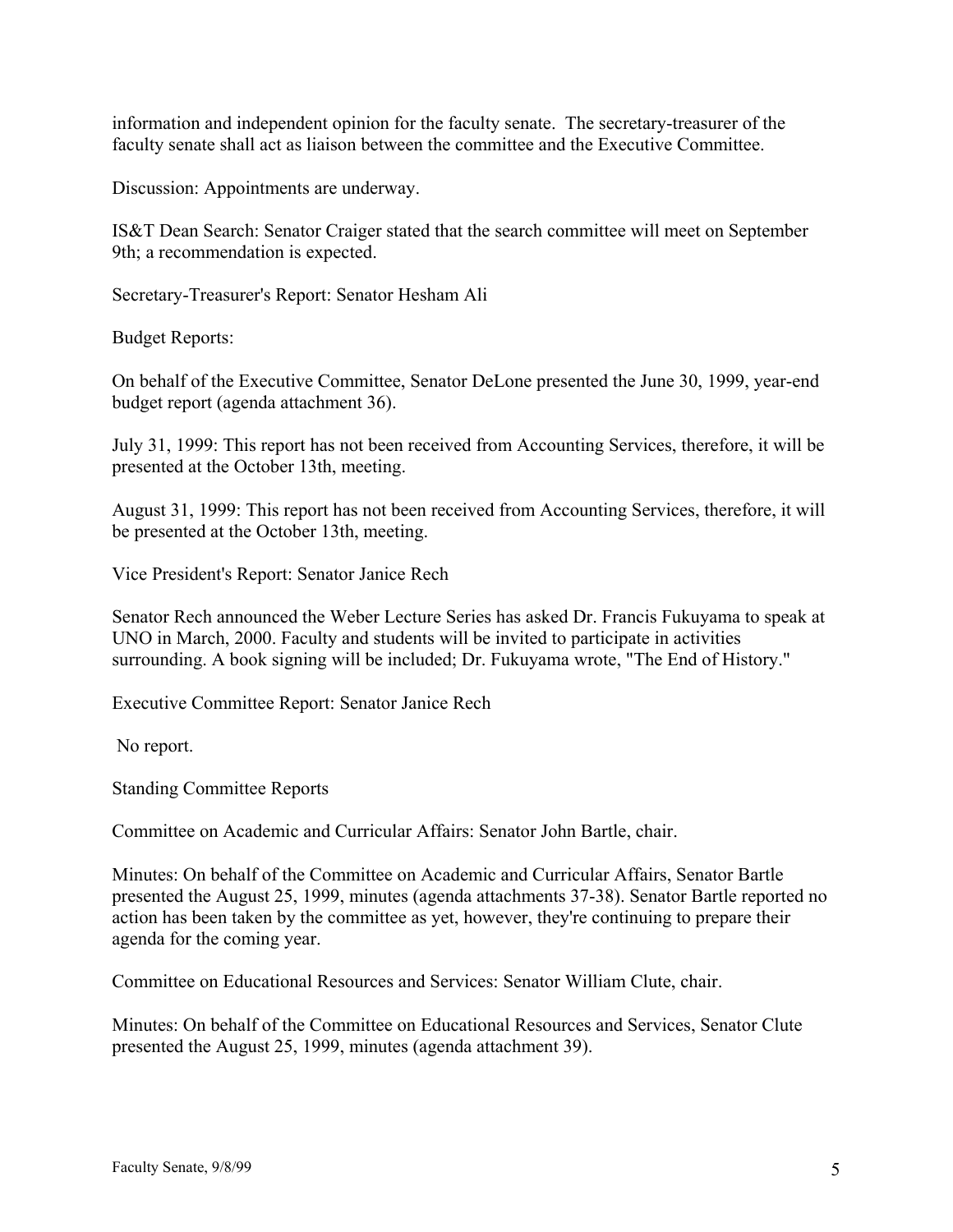Paul L. Beck Memorial Faculty/Staff Scholarship: Senator Clute presented a new fund raising proposal to the senate asking senators to participate on a volunteer basis covering their own department. The senate supported the proposal and volunteers agreed to stay after the meeting to pick up fund raising packets.

Committee on Faculty Personnel and Welfare: Senator Ken Deffenbacher, chair.

Minutes: On behalf of the Committee on Faculty Personnel and Welfare, Senator Kuhlman presented the August 25, 1999, minutes (agenda attachment 40).

Committee on Goals and Directions: Senator Sufi Nazem, chair.

Minutes: On behalf of the Committee on Goals and Directions, Senator Nazem presented the August 25, 1999, minutes (agenda attachment 41) noting the committee has taken no action at this time but remains in the discussion phase.

Committee on Professional Development: Senator Chris Allen, chair.

Minutes: On behalf of the Committee on Professional Development, Senator Allen presented the August 25, 1999, minutes (agenda attachment 42).

Committee on Rules: Senator Miriam DeLone, chair.

Minutes: On behalf of the Committee on Rules, Senator DeLone presented the August 25, 1999 minutes (agenda attachments 43-44) noting the committee is working on unifying the election process for the Professional Conduct Committee, the Academic Freedom and Tenure Committee and the Faculty Grievance Committee. A plan on how to present more information to the senate on nominees is also underway.

New Charge: Senator Paterson charged the Committee on Rules with investigating the legalities of members/guests going "off the record" during meetings and how this should be reported in the minutes. This issue came up during the September 1st, discussion of agenda item X, C (below).

Discussion: Senator DeLone requested input on this issue.

Resolution(s): Senator DeLone gave background information on each of the committees prior to moving the following resolutions.

On behalf of the Committee on Rules, Senator DeLone moved the following:

Resolution 2407, 09/08/99: Committee on Rules

BE IT RESOLVED, that the following name go forward as a three-year appointment from September 8, 1999, through June 30, 2002, to the University Committee on Undergraduate Academic Appeals (UCUAA) to replace Carol Mitchell: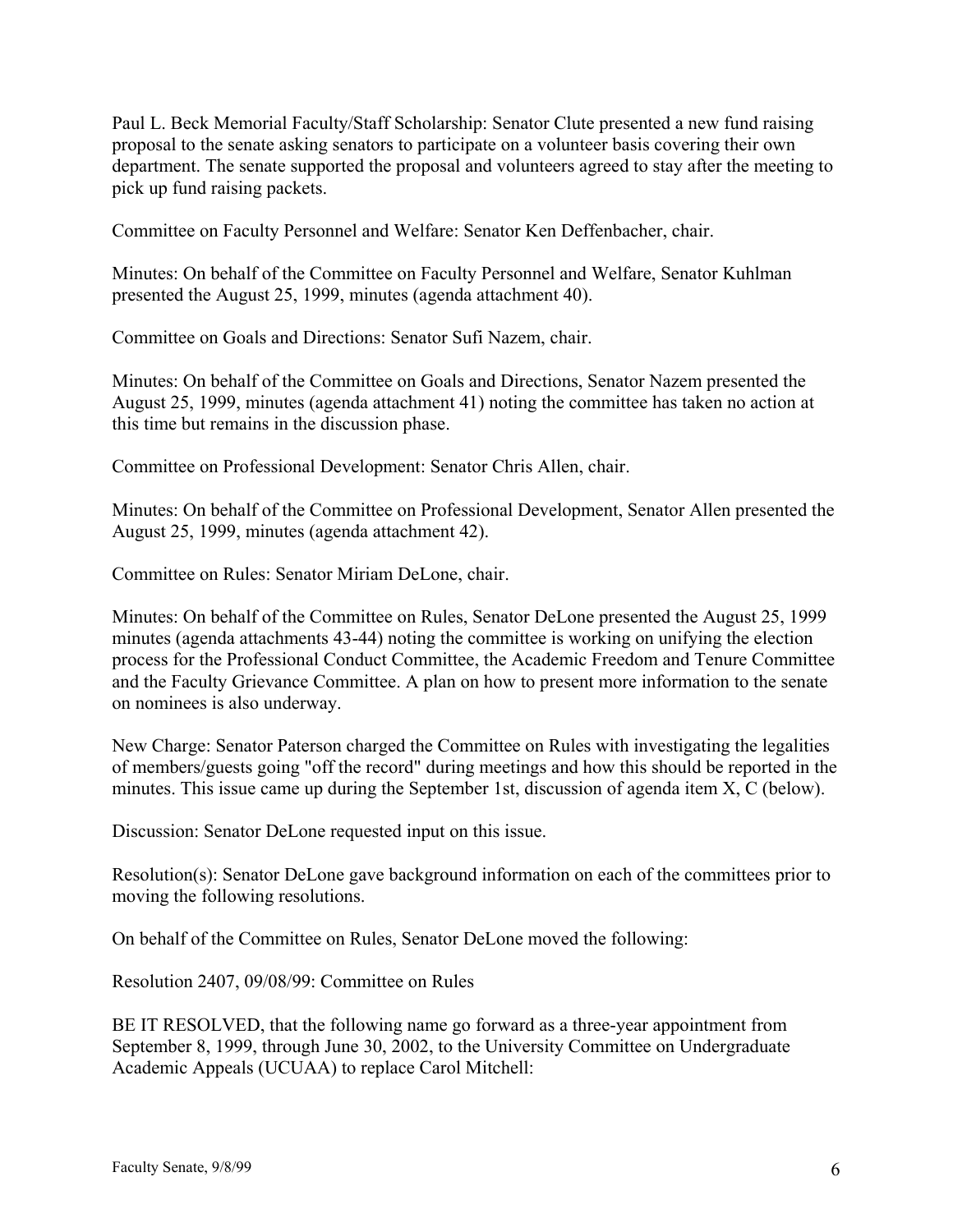Sheryl McGlamery

The motion passed unanimously.

On behalf of the Committee on Rules, Senator DeLone moved the following:

Resolution 2408, 09/08/99: Committee on Rules

BE IT RESOLVED, that the following names go forward as three-year appointments from September 8, 1999, through June 30, 2002, to the newly formed University Committee on Technology Planning:

James Hagen, College of Arts and Sciences Jack Armitage, College of Business Administration Mandj Sharma, College of Education Steven Williams, College of Fine Arts Beverly Hagen, College of Public Affairs and Community Service TBA, College of Information Science and Technology

Discussion: Senator Shaw noted the University Library is not represented noting this is a very important issue to them. Senator DeLone agreed to follow up on whether additional representation could be added. Senator DeLone withdrew the IS&T nomination at this time in lieu of a nominee.

The motion passed unanimously.

Other Reports

Academic Planning Council: Senator John Bartle, senate representative.

Agenda/Minutes: Senator Bartle will attend the first meeting of the 1999-2000 academic year on Friday, September 17th, at 1:00 p.m.

Alumni Association, Board of Directors: Professor William Wakefield, non-senate representative.

Agenda/Minutes: Senator Paterson informed Jim Leslie that Professor Wakefield has offered to submit a monthly report to the senate on behalf of the faculty.

American Association of University Professors (AAUP): Senator Janice Rech, senate representative.

Agenda/Minutes: Documents have not been submitted by senate representative.

Graduate Council: Senator Lynn Harland, senate representative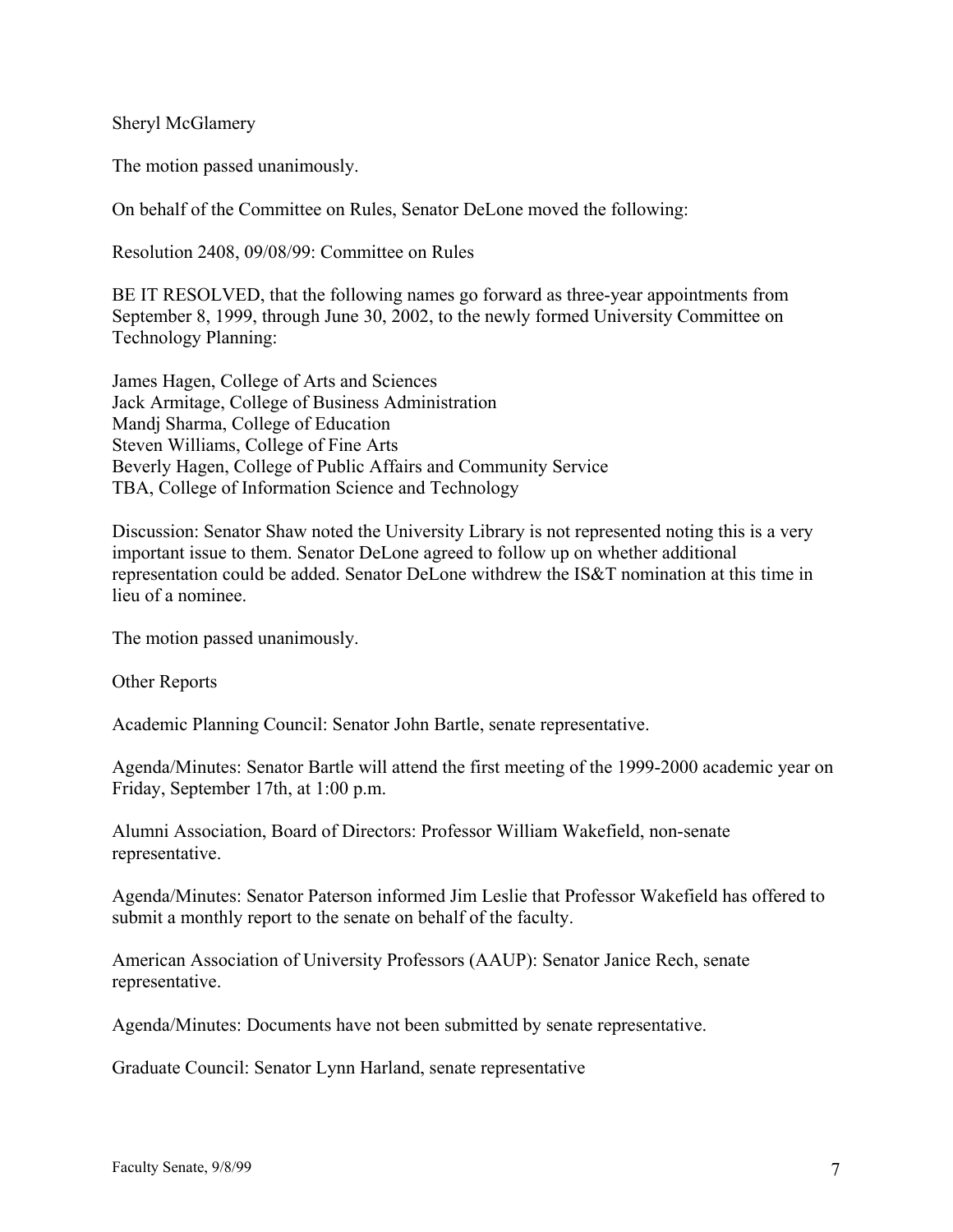Agenda/Minutes: Documents have not been submitted by senate representative. Senator Harland reported the committee has not met as yet.

Strategic Planning Steering Committee: Senator Hesham Ali, senate representative.

Agenda/Minutes: Senator Ali was unable to attend the August 25th, meeting. Faculty participation in the upcoming forums on September 8th, 17th, and 22nd, is encouraged.

# Old Business

None.

For the Good of the Order: Bylaws, Article IV. Senate Agenda., Section 3: "This period of informal, unrecorded discussion is provided to encourage senators to voice opinions on timely issues and shall not normally exceed ten minutes."

#### New Business

UNO Teaching, Learning and Technology Round Table: Derek Hodgson sent a team of UNO faculty and staff to the Teaching, Learning and Technology Institute (TLTI) in Williamsburg, Virginia this summer to be trained in the use of their model which is currently in use on many campuses nationwide. The purpose of the TLTI model is to focus technology and equipment decisions on pedagogical issues facing higher education. Team members Russell Smith, Leah Pietron and Melodee Landis have already met with Senator Paterson to discuss the senate's involvement in the development of a UNO TLTI committee. Senator Landis has requested time at the September 8th, senate meeting to share the team's vision on how the committee might function and what services it could offer (agenda attachments 45-50).

Discussion: Senator Landis reported that after struggling for several year with technology uses on campus, a group was sent to the round table institute which resulted in the attached documents 45-50, research shows quite a disconnect between the actual use of technology and its ideal uses in teaching and learning in the classroom. The formation of a formal advocacy group has been proposed, most likely under John Fiene's direction. A future presentation is planned once the center is implemented to further explain its function and features. Vice chancellor Hodgson will be requesting funds from the foundation to support this venture.

Student Demonstration: Students plan to demonstration on Friday, September 3rd, along the perimeter of University Village in opposition to fencing in the residence halls. No further details are known.

Discussion: Senator Paterson stated that a hot dialogue continues on whether the fence will be completed. The fence currently lines only the south University Drive by the residence halls. Senator DeLone reported the demonstration was canceled in lieu of an open discussion at the next student senate meeting.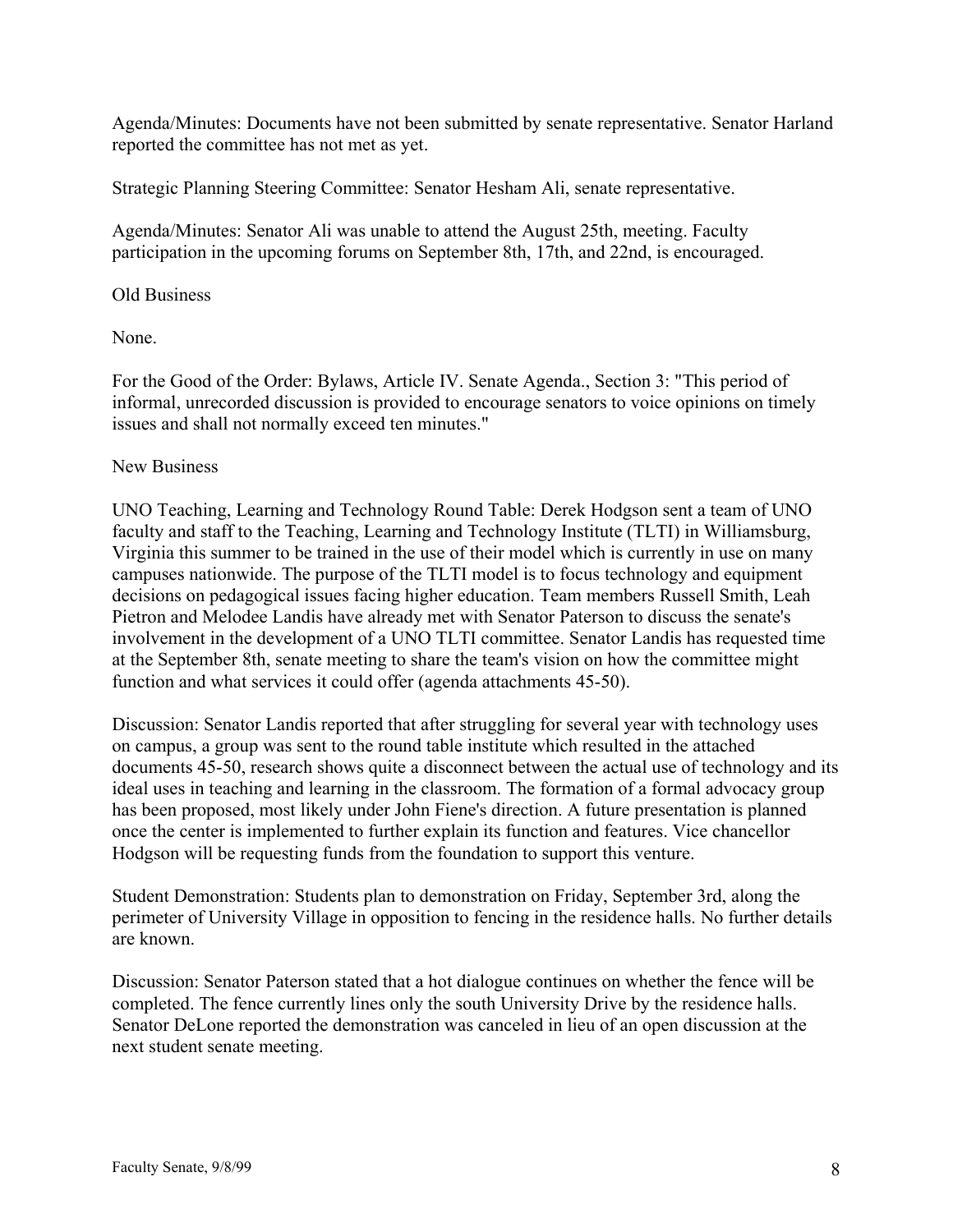Standing Committee Agendas and Minutes: All committees agendas and minutes will be posted on the faculty senate web site (http://www.unomaha.edu/~sjensen/ 9900-agendas.htm). Chairs, or their designees, are responsible for e-mailing these documents to the senate office in a timely manner. Senator Paterson charged the Committee on Rules with investigating the legalities of members/guests going "off the record" during meetings and how this should be reported in the minutes.

Procedure for Recognizing Released Employees: At the request of the Committee on Rules, Senator Paterson will discuss this issue with the chancellor in light of recent faculty and staff who have left the university with no recognition.

Discussion: Senator Paterson noted this is in response to the very thing Senator Metal-Corbin address earlier in the meeting.

Move Election of Senate President(-Elect) Earlier in Year: Consideration should be given to moving the election of the incoming president (president-elect) earlier in the academic year. This would allow the new officer to begin participating in the meetings with President Smith and the other NU faculty senate representatives prior to taking office. FYI: The UNO faculty senate would then follow the same presidential election process as the other three NU senates.

Vice President to President Track: Due to time constraints, the Executive Committee and Cabinet did not complete their discussion on changing the senate bylaws to have the vice president automatically become president-elect. For this reason, this issue will be brought forward at the October 13th, meeting instead.

# Audio-Visual Equipment:

Discussion: Senator Harland spoke to the issue of audio-visual equipment that breaks down and will not be replaced sharing she previously discussed with issue with Senator Baum in conjunction with the Committee on Educational Resources and Services. Senator Clute voiced concern over the amount of money being spent on technology with little being targeted for the support of the equipment. Senator Metal-Corbin requested the Audio-Visual Department be required to distribute a reorganization list campus-wide to clarify who handles what areas and where they are located. She and other senators also expressed concern for issues surrounding audio-visual equipment such as: broken equipment will not be replaced; concern for lack of support staff to assist with and train on use of equipment; and the department seems to be moving toward the maintenance of high-tech classrooms rather than providing equipment campus-wide.

Current Free Publication Policy On Campus: New Charge, September 8, 1999: Senator Paterson charged the Committee on Academic and Curricular Affairs with looking into the current policy on the distribution of free publications on campus, particularly in the student center. Senator Paterson will contact Guy Conway in regards to addressing the senate at an upcoming meeting; no action need be taken by the committee until after he speaks.

Adjourn: The meeting was adjourned at 3:45 p.m.